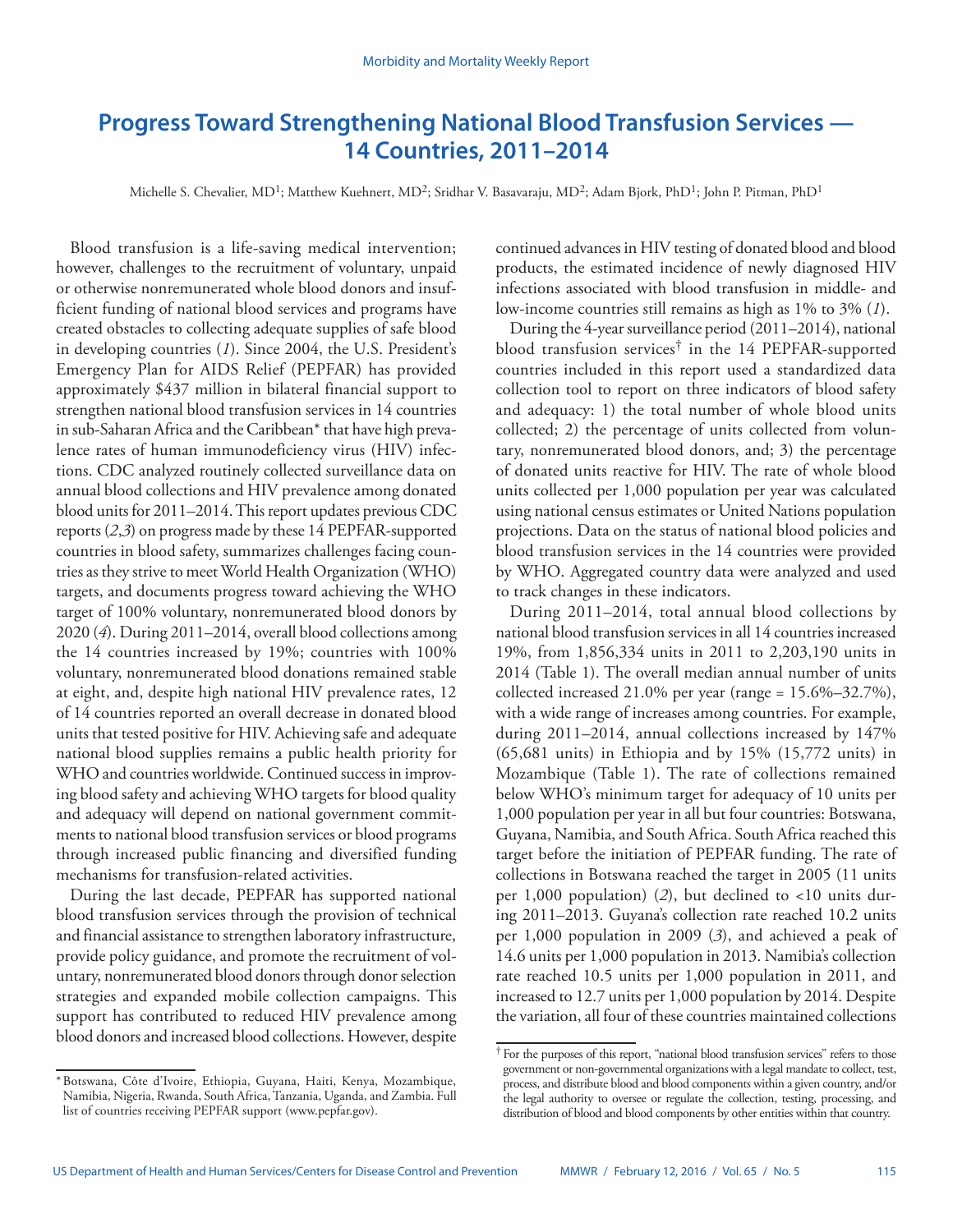|                           | Whole blood units per year |                             |                  |                             |                  |                             |                  |                             |                  |                             |  |  |  |  |
|---------------------------|----------------------------|-----------------------------|------------------|-----------------------------|------------------|-----------------------------|------------------|-----------------------------|------------------|-----------------------------|--|--|--|--|
| Country                   |                            | 2003 (baseline)             | 2011             |                             |                  | 2012                        |                  | 2013                        | 2014             |                             |  |  |  |  |
|                           | No.<br>collected           | No. per 1,000<br>population | No.<br>collected | No. per 1,000<br>population | No.<br>collected | No. per 1,000<br>population | No.<br>collected | No. per 1,000<br>population | No.<br>collected | No. per 1,000<br>population |  |  |  |  |
| Botswana                  | 11,583                     | 6.5                         | 16,562           | 8.2                         | 19,279           | 9.4                         | 19,197           | 9.2                         | 25,510           | 12.1                        |  |  |  |  |
| Côte d'Ivoire             | 67,780                     | 3.8                         | 97,664           | 4.7                         | 123,668          | 5.9                         | 133,023          | 6.2                         | 142,650          | 6.2                         |  |  |  |  |
| Ethiopia                  | 17,208                     | 0.2                         | 49,296           | 0.5                         | 55,855           | 0.6                         | 75,801           | 0.8                         | 110,367          | 1.1                         |  |  |  |  |
| Guyana*                   | 4,008                      | 5.4                         | 7,930            | 10.5                        | 7,712            | 10.3                        | 11,148           | 14.6                        | 10,260           | 13.4                        |  |  |  |  |
| Haiti                     | 8,711                      | 1.0                         | 19,751           | 2.0                         | 25,608           | 2.5                         | 27,439           | 2.7                         | 28,486           | 2.7                         |  |  |  |  |
| Kenya                     | 40,857                     | 1.2                         | 126,123          | 3.1                         | 156,891          | 3.8                         | 169,369          | 3.9                         | 182,187          | 4.1                         |  |  |  |  |
| Mozambique                | 67,105                     | 3.4                         | 115,033          | 5.0                         | 121,561          | 5.1                         | 119,003          | 4.9                         | 121,091          | 4.8                         |  |  |  |  |
| Namibia                   | 17,860                     | 9.1                         | 23,307           | 10.5                        | 24,704           | 10.9                        | 28,134           | 12.2                        | 29,599           | 12.7                        |  |  |  |  |
| Nigeria <sup>†</sup>      | 1,266                      | 0.0                         | 39,106           | 0.2                         | 42,577           | 0.3                         | 55,288           | 0.3                         | 49,328           | 0.3                         |  |  |  |  |
| Rwanda                    | 30,786                     | 3.7                         | 37,881           | 3.7                         | 40,520           | 3.9                         | 43,000           | 4.0                         | 48,665           | 4.4                         |  |  |  |  |
| South Africa <sup>§</sup> | 809,322                    | 17.4                        | 943,810          | 18.1                        | 925,647          | 17.5                        | 947,024          | 17.7                        | 956,968          | 17.7                        |  |  |  |  |
| Tanzania <sup>†</sup>     | 12,597                     | 0.3                         | 98,176           | 2.2                         | 114,464          | 2.5                         | 169,443          | 3.7                         | 171,661          | 3.6                         |  |  |  |  |
| Uganda                    | 102,703                    | 3.8                         | 202,939          | 5.8                         | 202,935          | 5.6                         | 202,935          | 5.4                         | 217,945          | 6.2                         |  |  |  |  |
| Zambia                    | 40,616                     | 3.7                         | 78,756           | 5.8                         | 108,296          | 7.7                         | 113,386          | 7.8                         | 108,473          | 7.2                         |  |  |  |  |
| Total                     | 1,232,402                  | 2.3                         | 1,856,334        | 3.4                         | 1,969,717        | 3.6                         | 2,114,190        | 3.9                         | 2,203,190        | 4.1                         |  |  |  |  |

**TABLE 1. Number of whole blood units collected by PEPFAR-supported blood transfusion services and units collected per 1,000 population, by country — 14 PEPFAR-supported countries, 2011–2014**

**Abbreviations:** AIDS = acquired immune deficiency syndrome; PEPFAR = President's Emergency Plan for AIDS Relief.

\* Based on the 2013 United Nations Population Division census estimates. [http://esa.un.org/unpd/wpp/DataQuery.](http://esa.un.org/unpd/wpp/DataQuery)<br><sup>†</sup> Nigeria and Tanzania established a national blood transfusion service in 2004; the first year for which 12 from both countries only reflect blood collected by the National Blood Transfusion Service (NBTS) and do not include collections by private hospitals outside of the NBTS network. Private collections in both countries are believed to represent a substantial proportion of each country's national blood supply.

§ Includes data on collections from South African National Blood Service and Western Province Blood Transfusion Services.

above the WHO target in 2014 (Table 1). During 2011–2014, population-based whole blood unit collection rates increased by >1 unit per 1,000 population in six countries: Botswana (3.9 units), Guyana (2.9), Namibia (2.2), Côte d'Ivoire (1.5), Tanzania (1.4), and Zambia (1.4) (Table 1). However, during 2011–2014, only three countries (Ethiopia, Haiti, and Tanzania) reported >50% increases in collections, a decrease from the eight countries (Botswana, Guyana, Ethiopia, Haiti, Kenya, Mozambique, Uganda, and Zambia) that had reported >50% increases in collections during 2004–2010 (*2*,*3*).

Ten countries§ reported having national blood policies in place by 2012, and all 14 countries reported having a national blood transfusion service that met WHO organizational criteria. By 2012 seven countries<sup>1</sup> had published national standards for blood collection, testing, processing, and distribution. During 2011–2014, no change in the eight countries that previously reported collecting 100% of their national blood supply from voluntary, nonremunerated blood donors occurred (*3*) (Table 2). Ethiopia reported the largest increase in voluntary, nonremunerated blood donor donations, from 24% in 2011 to 88% in 2014. Guyana reported 99% voluntary, nonremunerated blood donor donations in 2014, an 11% increase from 89% in 2011. However, after reporting progress during 2004–2010 (*2*,*3*), Tanzania, Haiti, and Mozambique reported declines of 10%, 36%, and 37%, respectively, in the proportion of units collected from voluntary, nonremunerated blood donors during 2011–2014. The prevalence of HIVreactive donated whole blood units continued to decline in seven countries during 2011–2014, and stabilized at low levels in Namibia and South Africa (Table 3). During 2011–2014, five countries reported increases in HIV prevalence among donated units (Table 3). By 2014, despite continued high HIV prevalence among adults aged 15–49 years, 12 of 14 countries reported declines in HIV prevalence among donated blood units compared to baseline prevalence estimates at the start of the PEPFAR initiative (Table 3).

# **Discussion**

Although increases in the percentage of voluntary, nonremunerated blood donors and in the number of blood units collected per 1,000 population since 2003 have been reported, whole blood collections largely remain insufficient to meet demand. Only four countries met the WHO-recommended minimum of 10 units per 1,000 population. The effect of the gap between supply and demand in many countries has been measured in pediatric and maternal mortality. As much as 65% of available blood in low-income countries in Africa has been estimated to be administered to children aged <5 years (*1*), and untreated postpartum hemorrhage is estimated to account for up to 46% of maternal deaths in some African settings (*5*). Unpublished 2012 data from the WHO Global Database on Blood Safety indicate that approximately 40 sub-Saharan African countries collect <10 units of blood per

<sup>§</sup>Botswana, Côte d'Ivoire, Ethiopia, Kenya, Namibia, Nigeria, Rwanda, South Africa, Uganda, and Zambia.

<sup>¶</sup>Côte d'Ivoire, Ethiopia, Namibia, Nigeria, Rwanda, South Africa, and Zambia.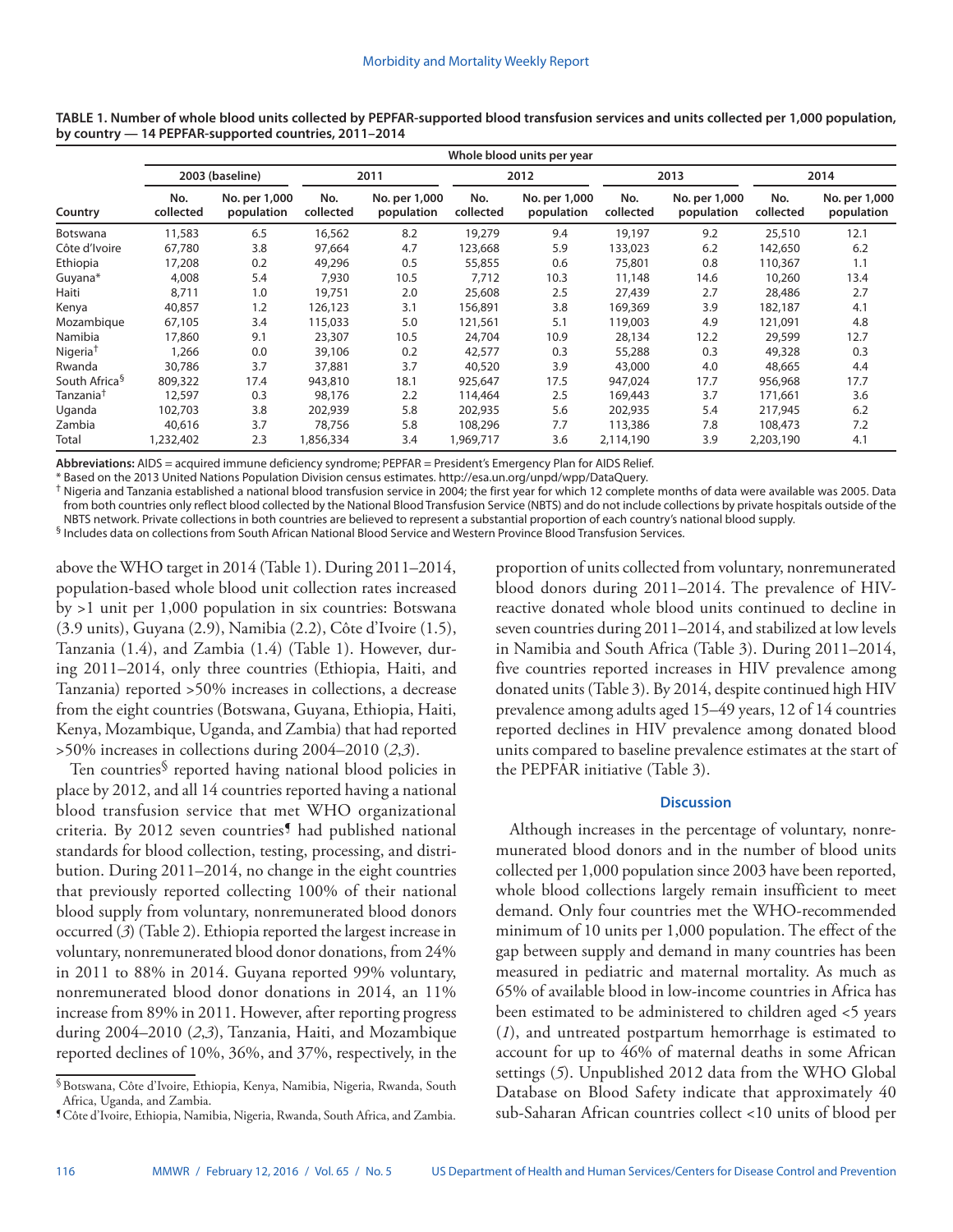|                           | % blood collections per year |       |       |       |       |       |       |       |       |       |       |       |  |  |
|---------------------------|------------------------------|-------|-------|-------|-------|-------|-------|-------|-------|-------|-------|-------|--|--|
| Country                   | 2003                         | 2004  | 2005  | 2006  | 2007  | 2008  | 2009  | 2010  | 2011  | 2012  | 2013  | 2014  |  |  |
| Botswana                  | 100.0                        | 100.0 | 100.0 | 100.0 | 100.0 | 100.0 | 100.0 | 100.0 | 100.0 | 100.0 | 100.0 | 100.0 |  |  |
| Côte d'Ivoire             | 100.0                        | 100.0 | 100.0 | 100.0 | 100.0 | 100.0 | 100.0 | 100.0 | 100.0 | 100.0 | 100.0 | 100.0 |  |  |
| Ethiopia                  | 38.8                         | 27.5  | 23.2  | 28.1  | 28.4  | 20.5  | 29.8  | 23.5  | 24.2  | 17.1  | 35.5  | 87.8  |  |  |
| Guyana                    | 21.7                         | 18.9  | 26.1  | 31.2  | 61.1  | 54.6  | 84.0  | 78.5  | 89.0  | 86.0  | 96.0  | 99.0  |  |  |
| Haiti                     | 5.2                          | 5.4   | 14.9  | 27.4  | 51.9  | 65.8  | 69.5  | 83.9  | 70.0  | 71.8  | 59.1  | 52.5  |  |  |
| Kenya                     | 99.0                         | 95.3  | 97.6  | 98.9  | 99.5  | 100.0 | 100.0 | 100.0 | 100.0 | 100.0 | 100.0 | 100.0 |  |  |
| Mozambique                | 58.0                         | 58.3  | 59.6  | 52.0  | 72.3  | 59.7  | 63.3  | 61.0  | 54.8  | 49.1  | 43.8  | 39.0  |  |  |
| Namibia                   | 100.0                        | 100.0 | 100.0 | 100.0 | 100.0 | 100.0 | 100.0 | 100.0 | 100.0 | 100.0 | 100.0 | 100.0 |  |  |
| Nigeria*                  |                              |       | 100.0 | 100.0 | 92.3  | 80.9  | 90.1  | 86.5  | 96.0  | 93.8  | 89.9  | 90.7  |  |  |
| Rwanda                    | 100.0                        | 100.0 | 100.0 | 100.0 | 100.0 | 100.0 | 100.0 | 100.0 | 100.0 | 100.0 | 100.0 | 100.0 |  |  |
| South Africa <sup>†</sup> | 100.0                        | 100.0 | 100.0 | 100.0 | 100.0 | 100.0 | 100.0 | 100.0 | 100.0 | 100.0 | 100.0 | 100.0 |  |  |
| Tanzania*                 |                              |       | 66.5  | 80.0  | 89.2  | 88.3  | 93.0  | 94.9  | 85.0  | 85.0  | 85.0  | 85.0  |  |  |
| Uganda                    | 95.5                         | 96.3  | 99.0  | 99.9  | 100.0 | 100.0 | 100.0 | 100.0 | 100.0 | 100.0 | 100.0 | 100.0 |  |  |
| Zambia                    | 72.7                         | 71.2  | 90.6  | 97.9  | 99.6  | 100.0 | 100.0 | 100.0 | 100.0 | 100.0 | 100.0 | 100.0 |  |  |

#### **TABLE 2. Percentage of blood donations collected by PEPFAR-supported national blood transfusion services from voluntary, nonremunerated donors, by country — 14 PEPFAR-supported countries, 2003–2014**

**Abbreviations:** — = not available; AIDS = acquired immune deficiency syndrome; PEPFAR = President's Emergency Plan for AIDS Relief.

\* Nigeria did not have data on national blood policies available in the World Health Organization global database on blood safety in 2004. Nigeria and Tanzania established a national blood transfusion service in 2004; the first year for which 12 complete months of data were available was 2005.

† Includes data on collections from South African National Blood Service and Western Province Blood Transfusion Services.

#### **TABLE 3. Estimated population prevalence of human immunodeficiency virus (HIV) among persons aged 15–49 years, and percentage of collected whole blood units reactive for HIV, by country — 14 PEPFAR-supported countries, 2003–2014**

|                           | % HIV prevalence |      |      | % blood units reactive for HIV |       |       |       |      |      |      |      |      |      |      |      |
|---------------------------|------------------|------|------|--------------------------------|-------|-------|-------|------|------|------|------|------|------|------|------|
| Country                   | 2003             | 2008 | 2014 | 2003                           | 2004  | 2005  | 2006  | 2007 | 2008 | 2009 | 2010 | 2011 | 2012 | 2013 | 2014 |
| Botswana                  | 28.3             | 26.5 | 25.2 | 7.5                            | 5.7   | 4.0   | 2.7   | 2.1  | 1.7  | 1.8  | 1.0  | 1.8  | 1.7  | 1.6  | 1.4  |
| Côte d'Ivoire             | 5.2              | 4.2  | 3.5  | 1.6                            | 1.4   | 1.5   | 1.4   | 1.2  | 0.9  | 0.7  | 0.5  | 0.6  | 0.5  | 0.4  | 0.3  |
| Ethiopia*                 | 2.6              | 1.6  | 1.2  |                                | 3.6   | 3.4   | 2.5   | 3.0  | 2.9  | 1.8  | 1.9  | 3.7  | 2.0  | 1.6  | 0.8  |
| Guyana                    |                  | 1.4  | 1.8  | 0.8                            | 0.6   | 1.0   | 0.6   | 0.3  | 0.5  | 0.2  | 0.2  | 1.6  | 0.7  | 0.4  | 1.0  |
| Haiti                     | 2.8              | 2.2  | 1.9  | 1.7                            | 1.8   | 1.6   | 1.9   | 1.4  | 1.7  | 1.4  | 1.2  | 1.1  | 0.9  | 1.1  | 1.1  |
| Kenya                     | 7.9              | 5.9  | 5.3  | 1.5                            | 1.7   | 1.9   | 2.5   | 1.2  | 1.5  | 1.2  | 1.0  | 0.5  | 0.5  | 0.6  | 0.7  |
| Mozambique                | 10.8             | 11.4 | 10.6 | 8.6                            | 6.9   | 6.4   | 8.3   | 7.2  | 6.4  | 5.3  | 6.6  | 5.6  | 5.9  | 5.7  | 5.2  |
| Namibia                   | 16.1             | 14.4 | 16   | 0.6                            | 0.6   | 0.6   | 0.6   | 0.6  | 0.5  | 0.3  | 0.4  | 0.4  | 0.4  | 0.4  | 0.4  |
| Nigeria <sup>†</sup>      | 3.7              | 3.6  | 3.2  |                                | —     | 3.8   | 3.5   | 2.5  | 1.8  | 2.2  | 2.1  | 2.1  | 1.9  | 1.8  | 1.6  |
| Rwanda                    | 4.3              | 3.3  | 2.8  | 1.1                            | 0.1   | 1.2   | 0.9   | 0.5  | 0.7  | 0.3  | 0.3  | 2.7  | 1.8  | 0.5  | 0.5  |
| South Africa <sup>§</sup> | 17.5             | 18.3 | 18.9 | < 0.1                          | < 0.1 | < 0.1 | < 0.1 | 0.1  | 0.2  | 0.2  | 0.2  | 0.2  | 0.2  | 0.2  | 0.2  |
| Tanzania <sup>†</sup>     | 7.4              | 6.4  | 5.3  | —                              | —     | 4.8   | 3.2   | 2.8  | 3.3  | 2.2  | 1.2  | 0.8  | 1.0  | 1.0  | 1.3  |
| Uganda                    | 6.4              | 6.6  | 7.3  | 2.0                            | 1.9   | 1.6   | 1.5   | 1.3  | 1.2  | 0.8  | 1.0  | 0.9  | 0.5  | 0.6  | 1.1  |
| Zambia                    | 14               | 13.2 | 12.4 | 6.9                            | 6.4   | 9.0   | 6.4   | 3.8  | 4.2  | 3.5  | 4.8  | 4.0  | 3.4  | 3.8  | 3.5  |

**Source:** 2003, 2008, and 2013 HIV prevalence data from UNAIDS estimates. [http://aidsinfo.unaids.org.](http://aidsinfo.unaids.org)

**Abbreviations:** — = not available; AIDS = acquired immune deficiency syndrome; PEPFAR = President's Emergency Plan for AIDS Relief.

\* In Ethiopia, reporting on HIV reactivity among collected units began in 2004.

† Nigeria and Tanzania established a national blood transfusion service in 2004; the first year for which 12 complete months of data were available was 2005.

§ Includes data on collections from South African National Blood Service and Western Province Blood Transfusion Services.

1,000 population, and 25 of these countries collect less than half the units needed to meet minimum estimated transfusion requirements. To fill this gap, many countries collect blood from other types of donors, including family members or replacement donors (friends of the recipient who donate blood to replace the transfused blood). Although formal systems of paid donation have largely been eliminated in sub-Saharan Africa, family and replacement donors might still be driven by informal financial incentives (*6*); in addition, replacement donors who only donate once have been shown to carry a higher risk for transfusion-transmissible infections (*7*). Reliance on donors at higher risk for HIV infection underscores the

importance of quality-assured laboratory screening with highly sensitive assays to provide additional safety, a requirement that recent studies have found is not always met in low-resource settings (*8*).

Although the majority of the 14 countries reported decreases in the percentage of blood units testing positive for HIV collected since 2003, HIV prevalence among donated units in all 14 countries remains higher than the 0.002% reported in high-income countries (*1*). Six of the 14 countries have HIV prevalence rates ≥1% among donated units, and two have rates >3%. Sustaining progress made in reducing the risk for transfusion-transmitted HIV in sub-Saharan Africa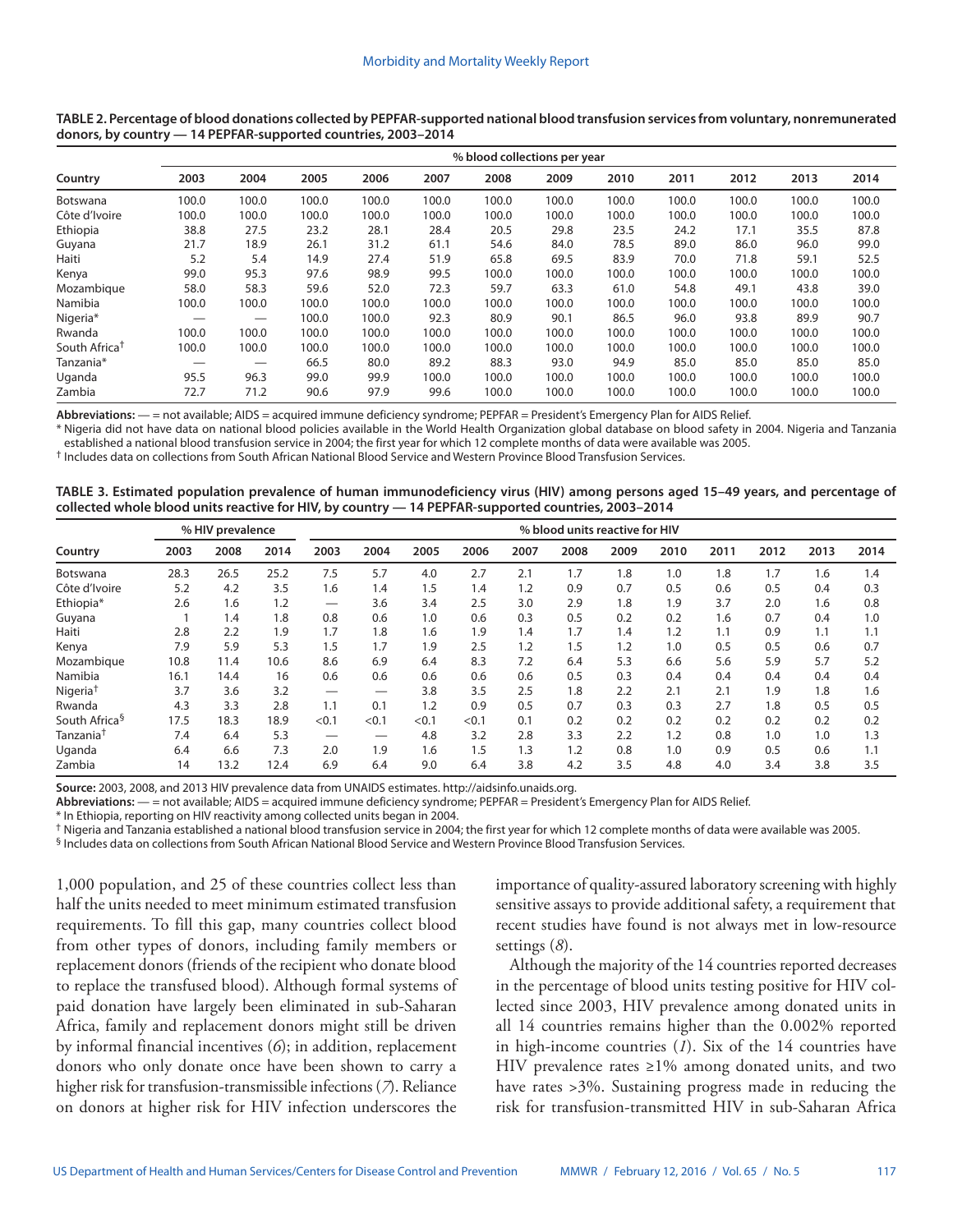will depend in part on implementation of blood bank safety standards and quality management systems. However, to date, only two national blood transfusion services in sub-Saharan Africa (South Africa and Namibia) have achieved accreditation by an external accrediting body. To address this gap, the Africa Society for Blood Transfusion has developed the first regional standards and stepwise accreditation system for blood banks in sub-Saharan Africa.\*\* Eleven countries have started the process and two have received certification.

The findings of this report are subject to at least three limitations. First, whole blood unit collections described in this report only reflect units collected by the national blood transfusion service in each country, and not units collected by individual hospitals. Although data are not available to quantify non-national blood transfusion service collections in all 14 countries, a recent CDC assessment of blood demand and use in Tanzania estimated that, in 2013, up to 38% of transfused units were collected by non-national blood transfusion service facilities (personal communication, B. Drammeh, CDC). As a result, total units collected per 1,000 population might be underestimated, and the proportion of blood supplied by voluntary, nonremunerated blood donors might be overestimated, because many of the countries in this report still rely on family and replacement donors to meet clinical demand. Second, variation in assays used for HIV screening, laboratory capacity, and testing proficiency among the countries might result in an over- or under- estimation of the HIV prevalence in collected units, which cannot be quantified. Finally, estimations of transfusion-associated HIV infections might underestimate the proportion of countries' overall annual HIV incidence attributable to unsafe blood, mainly because current incidence models do not account for test quality or rates of false negativity (*9*). Stronger donor selection criteria and improved screening technologies have reduced the number of HIV-positive donors being screened for donation and improved detection of HIV infections among donors, respectively (*10*). However, in countries with high HIV prevalence, blood donor recruitment and mobilization of uninfected persons is an ongoing challenge.

Since the initiation of PEPFAR support in 2004, national blood transfusion services in 14 countries have made substantial progress in increasing blood collections and decreasing HIV prevalence among donated units, gains that stabilized during 2011–2014. As PEPFAR support for blood safety declines,†† national governments need to continue to track key safety and adequacy indicators, and invest in sustainable

# **Summary**

#### What is already known on this topic?

Countries supported by the U.S. President's Emergency Plan for AIDS Relief (PEPFAR) have made substantial progress toward safer and more adequate national blood supplies by reducing the prevalence of human immunodeficiency virus (HIV) among donated blood units, which has likely contributed to fewer transfusion-associated HIV infections. However, the risk for HIV transmission via transfusion remains high in low- and middleincome countries.

### What is added by this report?

The safety and availability of blood products has increased in 14 PEPFAR priority countries in sub-Saharan Africa and the Caribbean. During 2011–2014, blood collections increased by 19%, and despite high country prevalences of HIV infection, 12 of 14 countries reported an overall decrease in HIV prevalence among donated blood units. To reach World Health Organization 2020 goals for blood safety and adequacy, blood banking standards, accreditation, and quality management systems are still needed in low- and middle-income countries.

#### What are the implications for public health practice?

As countries control other modes of HIV transmission, continued prevention of transfusion-associated HIV infections through the adoption and implementation of international safety standards and quality management systems will become increasingly important. Sustained progress will also rely on the development of reliable country-based funding models as external donor funding for blood safety is reduced.

quality management systems and studies to establish blood unit production costs. In addition, as countries make progress in controlling other factors of national HIV epidemics, expanded national HIV surveillance systems might aid in better understanding and tracking the contribution of blood transfusion to annual national HIV incidence.

#### **Acknowledgments**

National blood transfusion services and CDC country offices in Botswana, Côte d'Ivoire, Ethiopia, Guyana, Haiti, Kenya, Mozambique, Namibia, Nigeria, Rwanda, South Africa, Tanzania, Uganda, and Zambia; the WHO Blood Safety Programme, Geneva, Switzerland.

#### **References**

- 1. World Health Organization. Blood safety and availability. Geneva, Switzerland: World Health Organization; 2015. [http://www.who.int/](http://www.who.int/mediacentre/factsheets/fs279/en/) [mediacentre/factsheets/fs279/en/](http://www.who.int/mediacentre/factsheets/fs279/en/).
- 2. CDC. Progress toward strengthening blood transfusion services—14 countries, 2003–2007. MMWR Morb Mortal Wkly Rep 2008;57:1273–7.
- 3. CDC. Progress toward strengthening national blood transfusion services—14 countries, 2008–2010. MMWR Morb Mortal Wkly Rep 2011;60:1577–82.

<sup>\*\*</sup> African Society for Blood Transfusion (AfSBT) system of step-wise accreditation [\(http://www.afsbt.org](http://www.afsbt.org)).

<sup>††</sup> PEPFAR funding trends (<https://data.pepfar.net/>). Blood Safety programs are funded through the HMBL budget code.

<sup>&</sup>lt;sup>1</sup>Center for Global Health, Division of Global HIV/AIDS and Tuberculosis, CDC; 2National Center for Emerging and Zoonotic Infectious Diseases, CDC. Corresponding author: Michelle Chevalier, [MChevalier@cdc.gov,](mailto:MChevalier@cdc.gov) 404-639-6056.